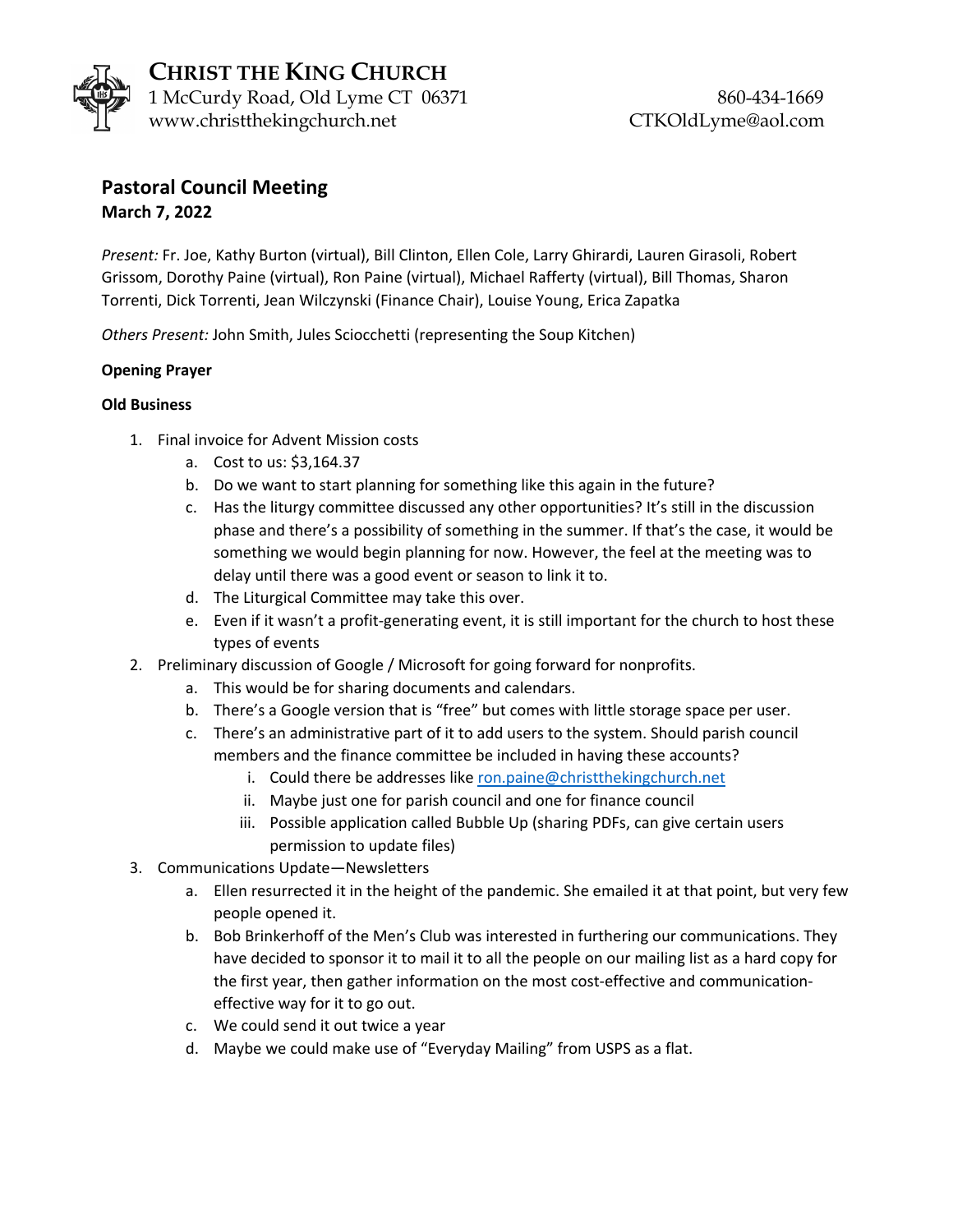## **New Business**

- 4. Reception for Afghan family—postponed until spring
	- a. The Old Lyme Refugee Resettlement Committee is made up of the three churches. This is our fifth family. The first family was from Syria, the second from Puerto Rico, the third from the Congo, the fourth from Iraq, and this from Afghanistan.
	- b. The newest family is the youngest family. They have two children in elementary school, two in pre-school, and an infant.
	- c. The father is taking ESL classes every day and is not employed. The mother has someone tutoring her. Neither is literate in their native tongue.
	- d. We're going to wait until after Lent and have a reception outside in late April or early May.
	- e. The group is working to get them English skills and job skills.
	- f. They'll have swimming lessons in the summer.
	- g. The parish council will help support financially (coffee, etc.) and with staffing the reception.
	- h. The reception will be after the 10:30 mass.
	- i. On a side note, the Syrian family members are now American citizens. The two older ones are in college and Muhammad is a star at the high school.
- 5. Food Pantry proposal—Shoreline Meal Centers would like to use our kitchen to run a carry out breakfast service in conjunction with their grocery pickup.
	- a. We have historically supported a soup kitchen in Old Lyme (Saturday breakfast and Saturday food pantry) and in New London (Sunday dinner)
	- b. When COVID hit, the sit-down meals ended and the food pantry became carry out rather than going in. They didn't have enough room for the carry out breakfast and carry out food pantry due to parking, so they stopped the breakfast.
	- c. John called to ask if they would be reopening. Some of the soup kitchens had reopened by the Old Lyme one had not yet. They asked if we would do a carry-out breakfast here.
	- d. New London has reopened for sit-down meals.
	- e. There's a concern that we don't want to offend the congregational church by doing a carry out breakfast service here, so we are in touch with the congregational church.
	- f. There's some uncertainty about if the carry out breakfast will happen (based on what the Congregational Church decides), but we can still decide now if we are going to get behind it.
	- g. There would be different groups coming in to prepare a meal in the kitchen and then people would pick up meals curbside (not coming into the building). At least one person from CTK would have to be here to show the group where things are.
	- h. Someone present will have to be Serve Safe Certified
	- i. Any groups coming in have to provide insurance. We could adapt a document that Shoreline Soup Kitchen has used in the past.
	- j. Food would be available for pick up on Saturdays 9 10 a.m. We would have to suspend it on days that there are funerals or during Harvest Festival, etc.
	- k. The people preparing the food would likely be in at 8 a.m.
	- l. John wants to make sure we have the parish council's agreement.
	- m. Would we entertain dining in at Christ the King once the pandemic is over?
		- i. It's once every other month currently
		- ii. Would the church and council support it and be able to provide the manpower?